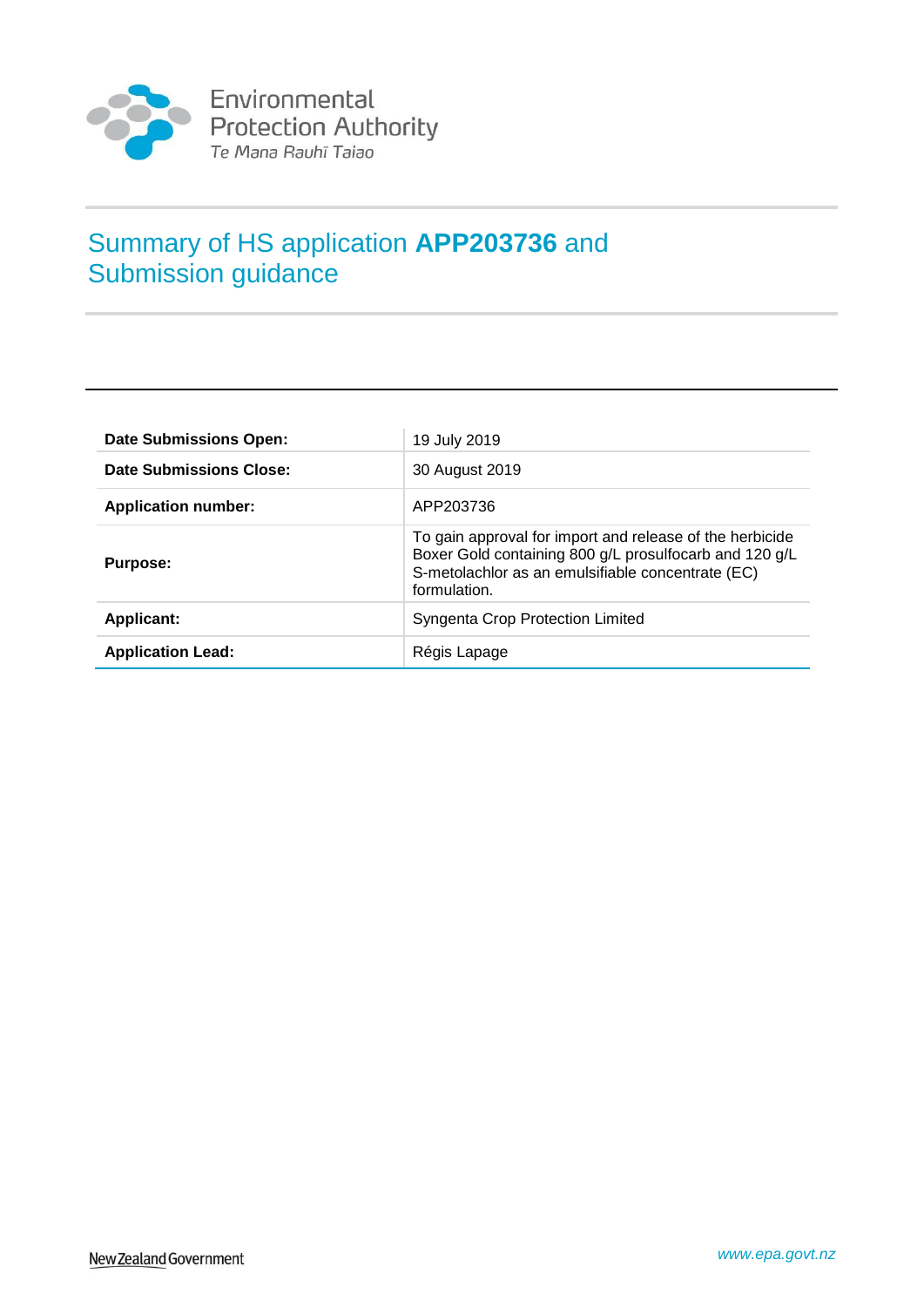# Purpose of this document

On 5 July 2019, the Environmental Protection Authority (EPA) formally received an application from Syngenta Crop Protection Limited to import or manufacture for release Boxer Gold. This substance is intended to be used as a herbicide for the control of various broadleaf and grass weeds in potatoes and contains two active ingredients, S-metolachlor and prosulfocarb. S-metolachlor is already approved in New Zealand whereas prosulfocarb is a new active ingredient to New Zealand. The herbicide is proposed to be applied using a tractor-driven boom spray.

This application is being publicly notified to enable the public to comment and to put all relevant information before the decision makers.

The purpose of this document is to summarise the application and to provide guidance on the submission process.

# **Application summary**

**This document has been prepared by EPA staff as a summary of the information provided in the application only, to aid submitters in preparing a submission. It is not the risk assessment produced by EPA staff. The EPA staff risk assessment will be completed at a later date using information from the application, submissions and other relevant sources.**

# **Submission process**

This document also provides guidance to the submission process. The EPA encourages all submissions. The submission period for this application will start on 19 July 2019 and will end on 30 August 2019 at 5 pm.

In a submission you can provide information, make comments and raise issues. In this way, you contribute to the EPA decision-making process on specific applications. We are particularly interested in hearing from you on the following matters:

- Adverse effects, especially adverse effects not identified in the application<sup>1</sup>; and
- Positive effects, especially positive effects not identified in the application<sup>2</sup>.

Further information on the purpose of submissions is available from the EPA website using the link below: https://www.epa.govt.nz/public-consultations/open-consultations/

# **If you have any questions, you can contact:**

- The applicant directly for any question you may have on the technical information in the application or the information provided to the EPA. The applicant representative, Michelle Hickman, can be contacted by e-mail (michelle.hickman@syngenta.com) or by phone (00612 8876 8445).
- The EPA for any question on the application and/or submission process. The Application Lead, Régis Lapage, can be contacted by e-mail (Regis.Lapage@epa.govt.nz) or by phone (+64 4 474 5511).

1

Adverse effects can include any risks and costs associated with release of the substance.

<sup>&</sup>lt;sup>2</sup> Positive effects can include any benefits associated with release of the substance.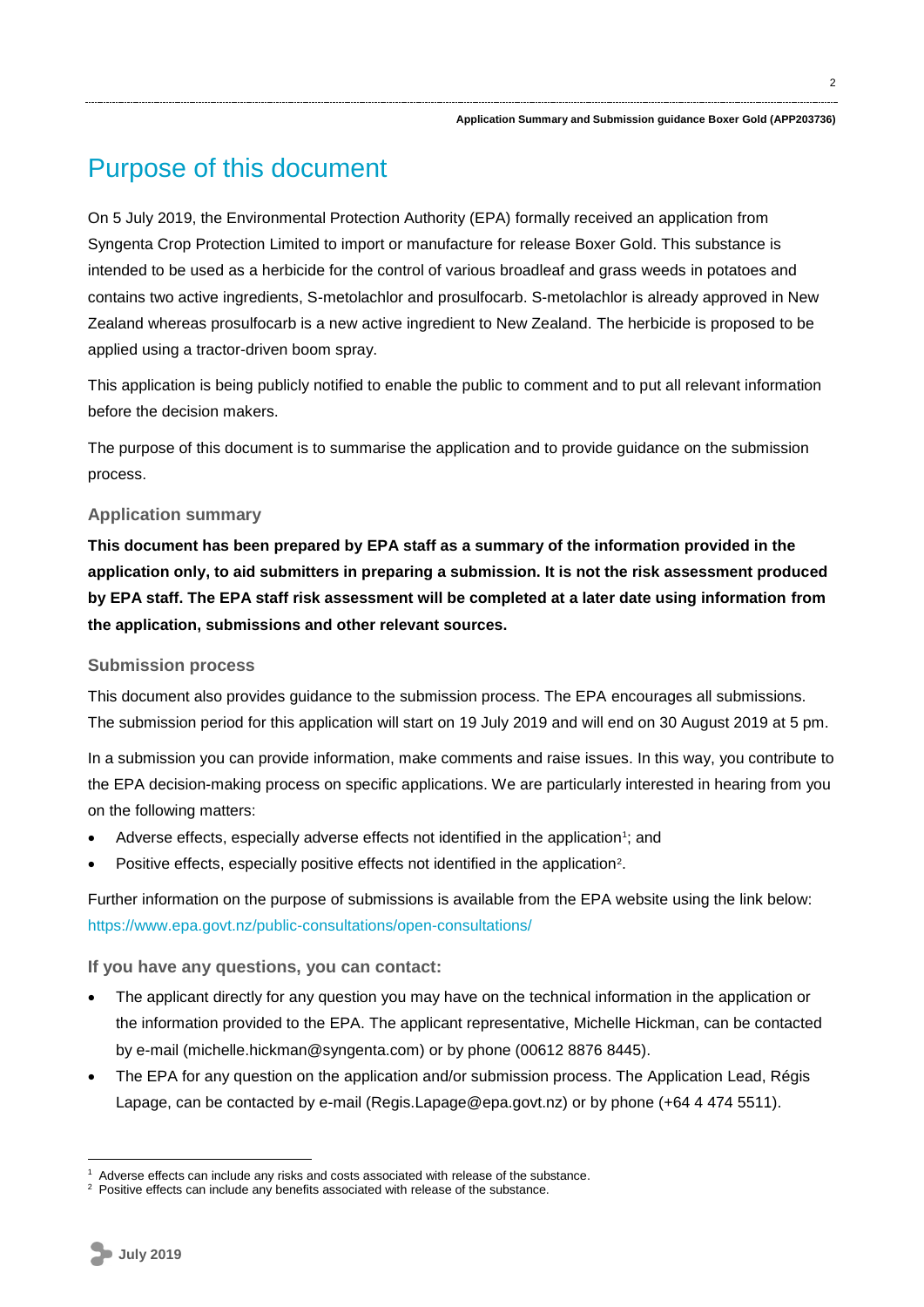#### **Application Summary and Submission guidance Boxer Gold (APP203736)**

# Application summary

1. Syngenta Crop Protection Limited applied to import for release Boxer Gold, an emulsifiable concentrate (EC) formulation containing 800 g prosulfocarb/L and 120 g S-metolachlor/L for the control of various broad leaf and grass weeds in potatoes.

# **Intended uses**

- 2. Boxer Gold is a herbicide intended for one application per season prior to the emergence of the crop (potatoes) or in the early growth stages (no later than 25% potato shoot emergence) by tractordriven boom spray application. The intended application rate is  $4 - 5$  L of Boxer Gold per hectare (ha). This corresponds to 3.2 – 4 kg of prosulfocarb/ha and to 0.48 – 0.6 kg of S-metolachlor/ha.
- 3. This product is intended for professional use.

# **Regulatory history**

- 4. The active ingredient prosulfocarb is a new active ingredient in New Zealand. It is approved in the European Union (up to 4 kg/ha on potatoes), as well as in Australia and Japan.
- 5. The active ingredient S-metolachlor is approved in New Zealand. It is also approved in the European Union, Australia, Japan, Canada and the USA.
- 6. The Boxer Gold formulation is approved in Australia (for the same uses as those intended in New Zealand), as well as in Chile and Saudi Arabia.

### **Hazardous properties**

7. The applicant has submitted more than 550 studies and documents (including human health and environmental risk assessments) to support their application, which will be evaluated by the EPA in preparing the Staff Assessment Report for this application. The applicant proposes that Boxer Gold be assigned the following hazard classifications:

| <b>Hazard class/subclass</b>   | <b>HSNO Classification</b> |
|--------------------------------|----------------------------|
| Acute toxicity (oral)          | 6.1E                       |
| Acute toxicity (dermal)        | 6.1E                       |
| Acute toxicity (inhalation)    | 6.1D                       |
| Skin irritancy                 | 6.3B                       |
| Target organ systemic toxicity | 6.9B                       |
| Aquatic ecotoxicity            | 9.1A                       |
| Soil ecotoxicity               | 9.2A                       |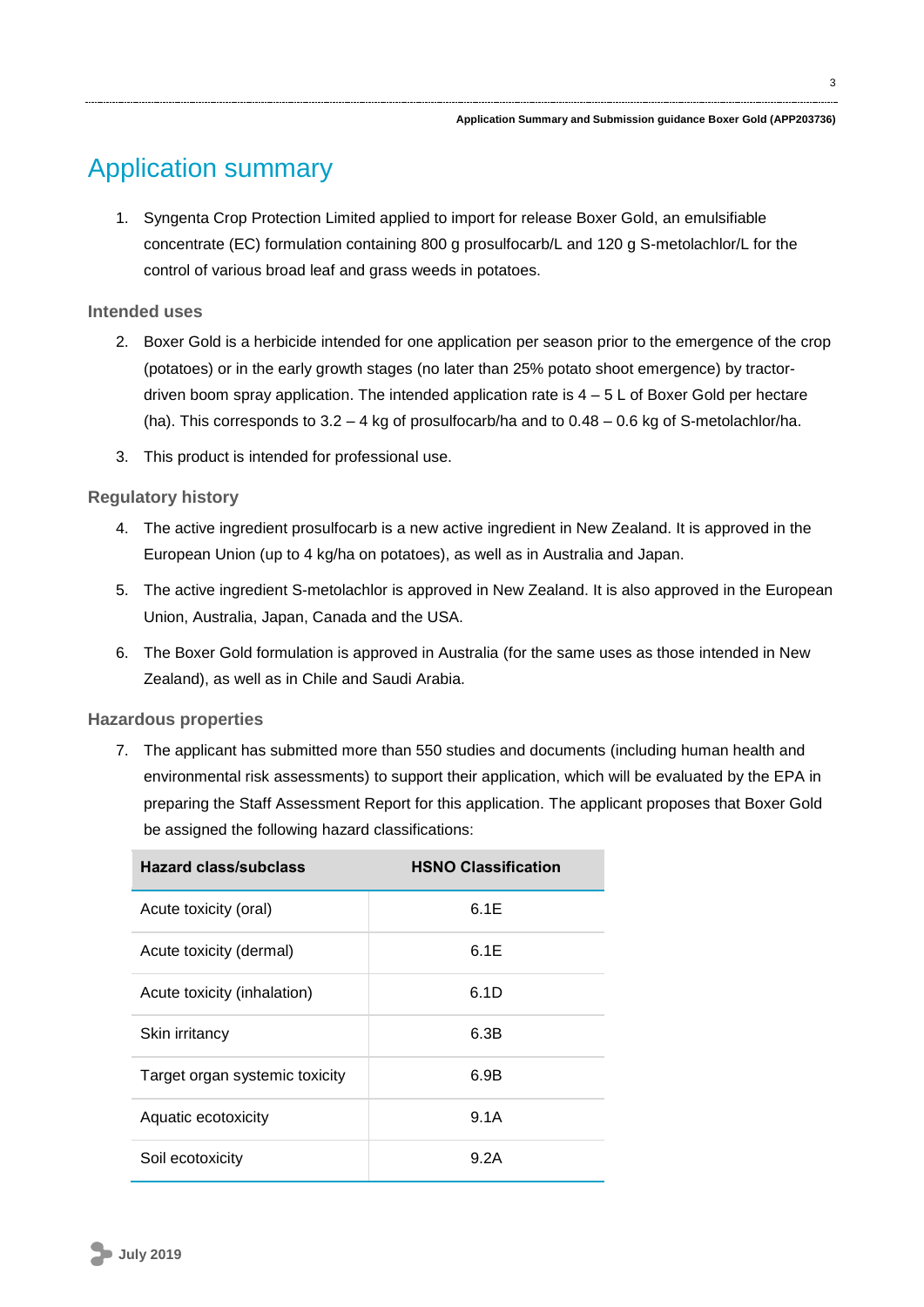4

8. The submitted application form is available on the link below:

### <https://www.epa.govt.nz/database-search/hsno-application-register/view/APP203736>

**Adverse and beneficial effects**

9. The following is a summary of the applicant's overall evaluation of the risks, costs and benefits associated with the release of the substance. For greater detail, please refer to the application form.

### *Risks*

- 10. According to the applicant, Boxer Gold triggers acute toxicity by the oral and dermal routes (6.1E) and by the inhalation route (6.1D). The substance also triggers mild skin irritancy (6.3B) and target organ toxicity (6.9B). The applicant stated that, according to their own assessment, the risks were found to be acceptable for the operators, re-entry workers and bystanders provided the product is used according to the label directions and with suitable water volumes when wearing gloves during mixing, loading and application.
- 11. The applicant noted that Boxer Gold is not classified for any long term toxicity hazards (such as mutagenicity, carcinogenicity, reproductive and developmental toxicity).
- 12. The applicant noted that Boxer Gold will be available to approved handlers only. Therefore, this product will be handled by personnel trained in the handling of agricultural chemicals.
- 13. According to the applicant, Boxer Gold classifies as very ecotoxic in the aquatic environment (9.1A). The applicant noted that aquatic organisms and plants may potentially be exposed to the substance through spray drift, runoff and drainage from the application site into adjacent waterways or by incorrect disposal of waste substance into waterways.
- 14. The applicant conducted an aquatic risk assessment, which showed that the acute and chronic risks to all indicator aquatic species including algae are acceptable even with a zero no-spray zone. In addition, the applicant noted that bioaccumulation studies with prosulfocarb and S-metolachlor show that they will not bioaccumulate or bioconcentrate in fish. The applicant indicated that the risks to aquatic organisms following the use of the substance according to the label directions are acceptable.
- 15. According to the applicant, Boxer Gold classifies as very ecotoxic in the soil environment (9.2A), which is due to the toxicity of the substance and both active ingredients to some terrestrial plants.
- 16. The applicant conducted an environmental risk assessment, which showed that a 5 meters no-spray zone reduces the risk to non-target plants to an acceptable level.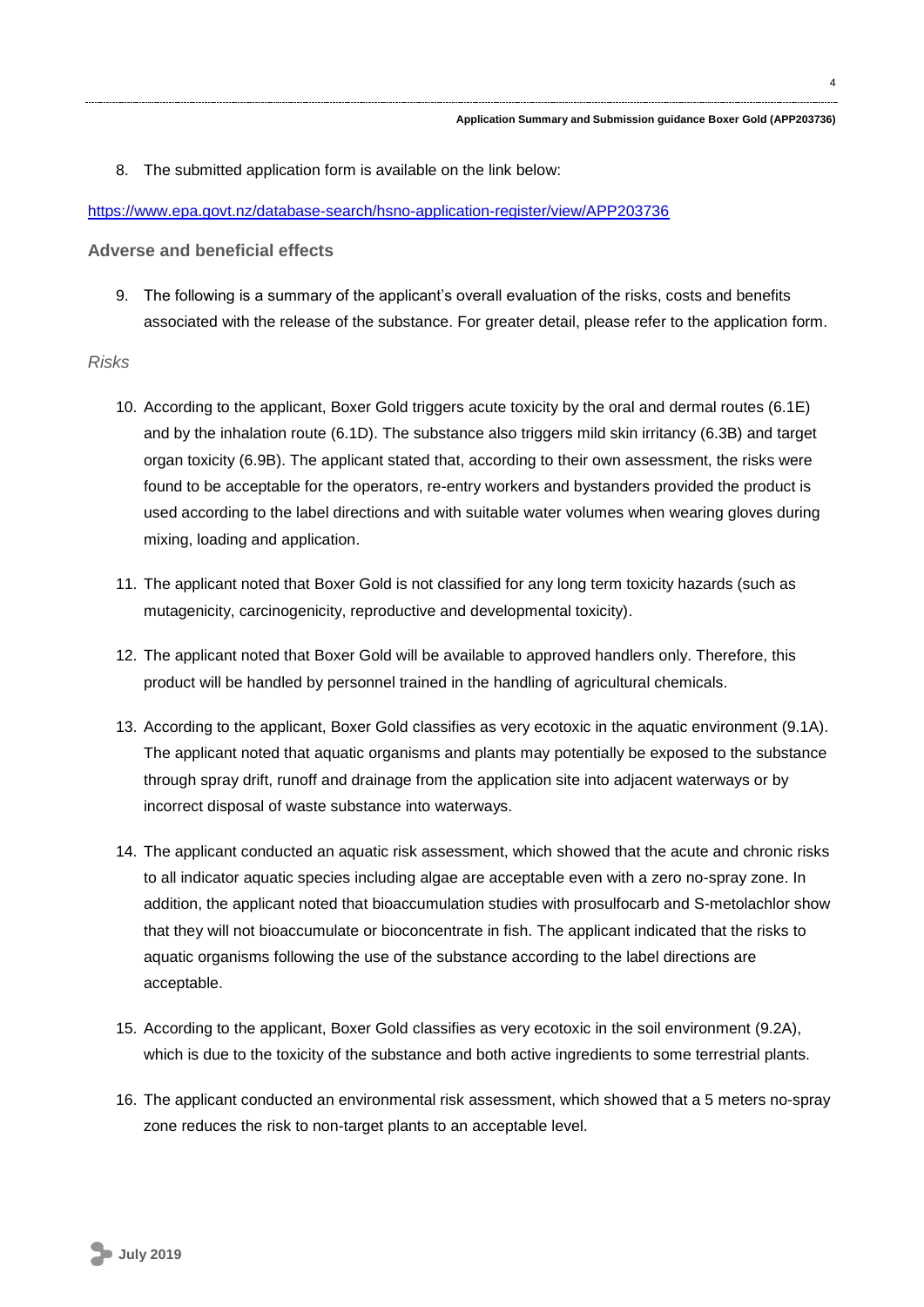- 17. The applicant noted that both active ingredients degrade relatively quickly in soil. S-metolachlor has a complex degradation pattern, forming a large number of metabolites, some at significant levels. Environmental and toxicity studies with S-metolachlor metabolites showed that those metabolites are not of higher toxicity than the parent.
- 18. The applicant noted that the acute toxicity levels of the active ingredients to earthworms and other soil invertebrates are below the EPA trigger levels.
- 19. The applicant noted that the EPA classification for terrestrial vertebrates is not triggered for Boxer Gold.
- 20. The applicant noted that the EPA classification for terrestrial invertebrates is not triggered for Boxer Gold. Studies on the active ingredients showed that it is of low toxicity to bees.

### *Costs*

21. The applicant identified the overall costs associated with Boxer Gold as being minimal.

# *Benefits*

- 22. The applicant identified the following benefits for Boxer Gold:
	- Boxer Gold contains two active ingredients with different modes of action, reducing resistance risk. In addition, Boxer Gold contains a new active ingredient and therefore broadens the spectrum of weeds controlled as well as provides choice and adaptability to potato producers.
	- Boxer Gold is a short residual, soil applied, pre-emergent herbicide that is absorbed by the roots and shoots (coleoptile) of germinating weed seedlings causing inhibition of growth in the meristematic region. Foliar uptake is possible but of lower effect. Upstream translocation in the plant occurs but movement in the phloem is very unlikely.
	- Early control of weeds allows for the healthy establishment of potatoes and maximisation of yields, leading to increased profits and benefits for growers as well as rural and national economy.
	- Boxer Gold is intended for pre-emergence use, which is generally associated with slower development of resistance.

# *Please let us know whether you consider that there are additional adverse effects that we should be aware of or additional information related to the described effects.*

When identifying adverse effects it is important that you provide us with reasons as to:

- What other adverse effects are *likely* to be caused by the use of Boxer Gold
- How *likely* these adverse effects are and their potential scale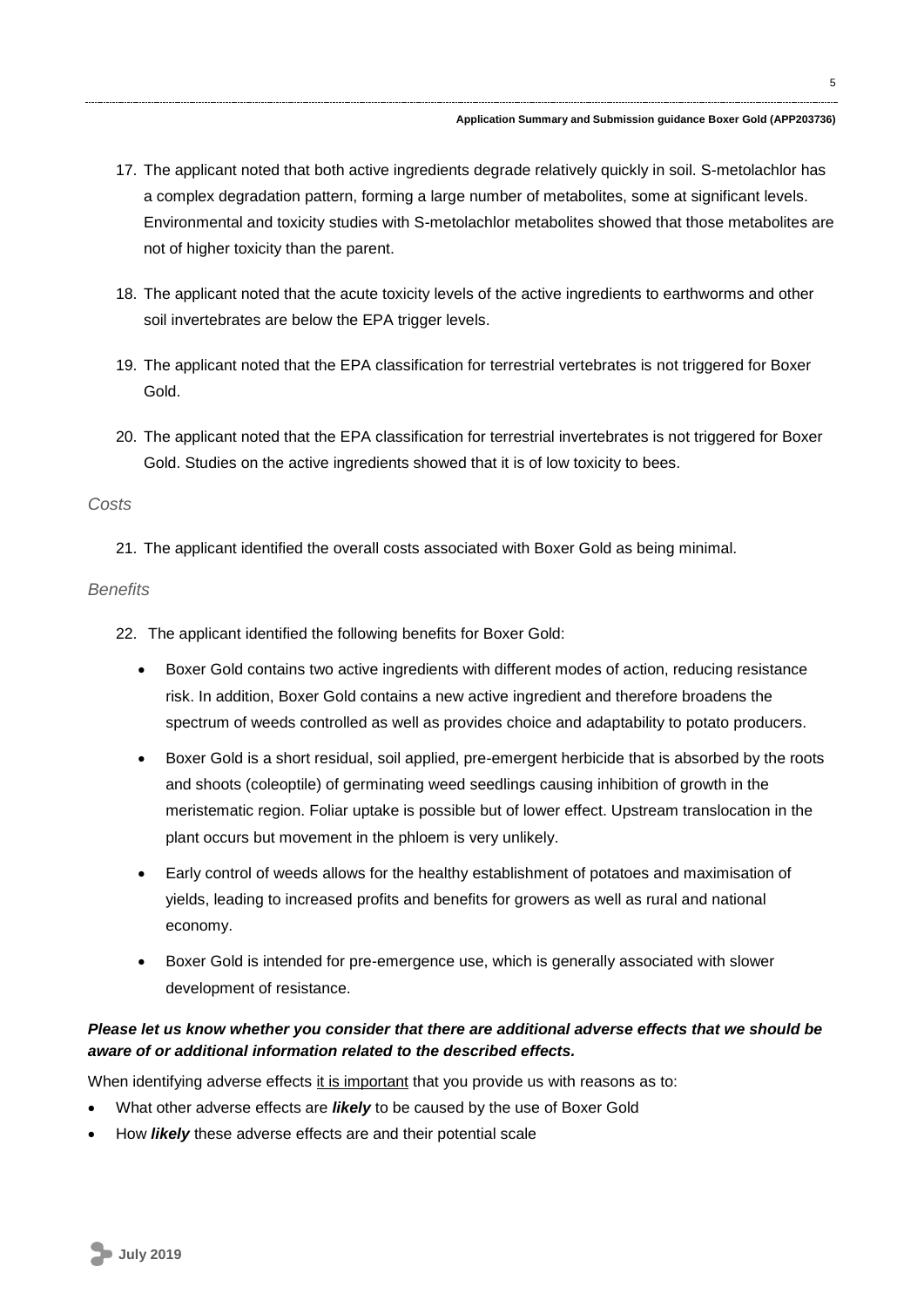- How you think the adverse effects could happen (i.e. the series of events that would have to happen for the adverse effects to occur)
- Options and proposals for managing the adverse effects
- Any uncertainty you have on the scope of the information we will use to assess the adverse effects.

# *Please let us know whether you consider that there are additional positive/beneficial effects that we should be aware of or additional information related to the described effects.*

When identifying positive/beneficial effects, it is important that you provide us with information on:

- Other positive effects *likely* to be caused by the use of Boxer Gold
- How *likely* these positive/beneficial effects are and their potential scale
- How you think the positive/beneficial effects could happen (i.e. the series of events that would have to happen for the positive/beneficial effects to occur)
- Options and proposals for ensuring the positive/beneficial effects occur, and
- Any uncertainty you have on the scope of the information used to assess the positive/beneficial effects.

### **Other information**

If there is other information you wish us to be aware of, please also include this in your submission.

# Making a submission

# **What is a submission?**

We encourage anyone to make a submission, regardless of how much detail you are able to put in to it. In your submission, you can also request a hearing if you would like to strengthen your views in person before the Decision-Making Committee. Further information on submissions for a hazardous substance application is available from the EPA website using the link below:

### <https://www.epa.govt.nz/public-consultations/how-to-make-a-submission/>

Submissions are publicly available and will be displayed on the application web page after submissions close. If you have confidential information you wish to provide, please contact the Application Lead, Regis Lapage, by e-mail (Regis.Lapage@epa.govt.nz) or by phone (+64 4 474 5511).

#### **How to make a submission?**

The EPA website provides guidance on how to make a submission. This is preferably done via the EPA submission form but may be sent as a letter or email to the EPA. This information and the submission form can be accessed from the EPA website using the link below:

[https://www.epa.govt.nz/assets/Uploads/Documents/New-Organisms/Forms/Submission-form-for-HSNO](https://www.epa.govt.nz/assets/Uploads/Documents/New-Organisms/Forms/Submission-form-for-HSNO-applications.doc)[applications.doc](https://www.epa.govt.nz/assets/Uploads/Documents/New-Organisms/Forms/Submission-form-for-HSNO-applications.doc)

Or a submission can be made using our online response tool (linked below):

<https://submissions.epa.govt.nz/consultations/app203736-boxer-gold/make-a-submission>